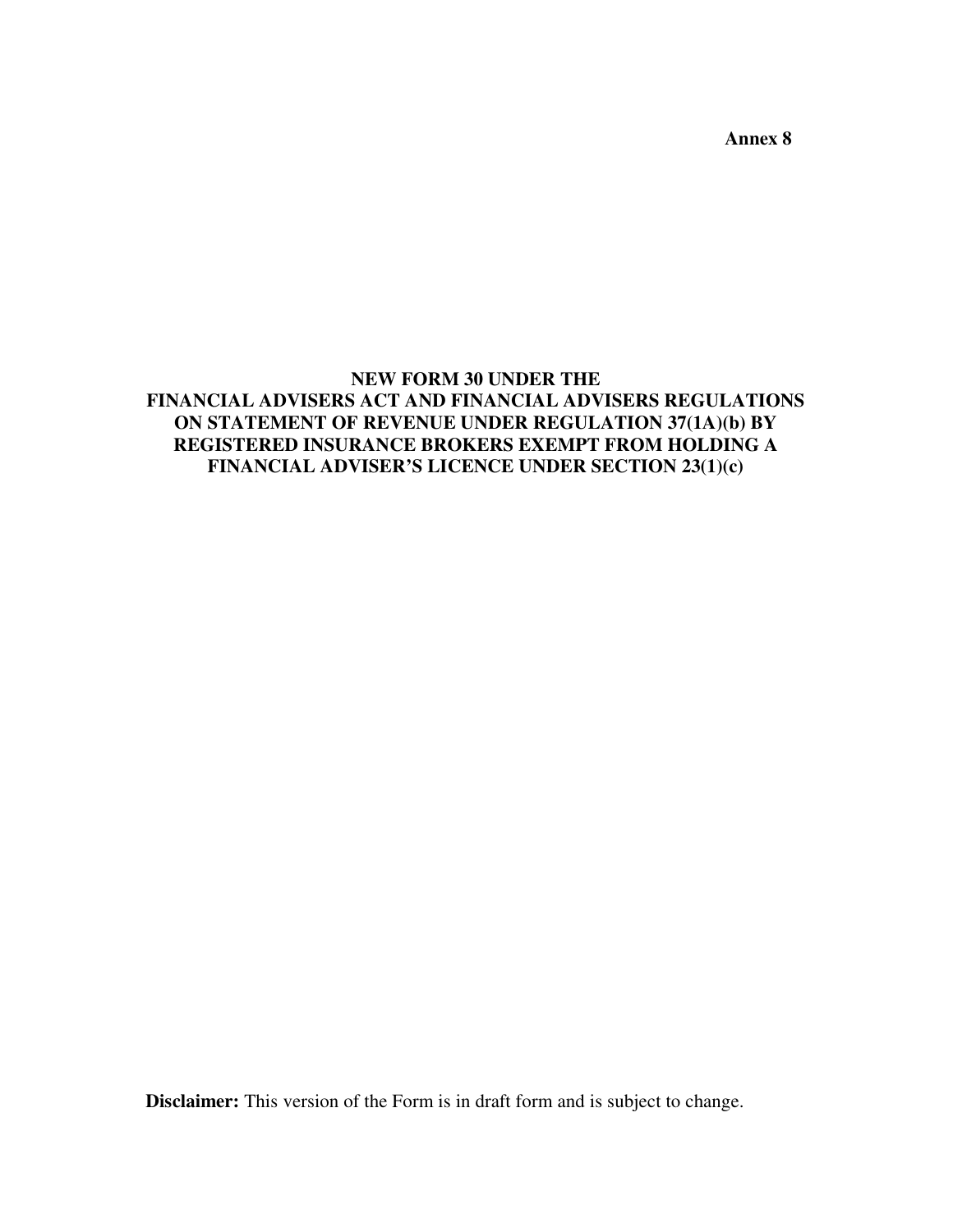| FINANCIAL ADVISERS ACT<br>(Cap. 110)                                                                                                                                                                                                           | <b>FORM</b> |
|------------------------------------------------------------------------------------------------------------------------------------------------------------------------------------------------------------------------------------------------|-------------|
| FINANCIAL ADVISERS REGULATIONS<br>(Rg 2)<br><b>STATEMENT OF REVENUE UNDER</b><br><b>REGULATION 37(1A)(b) BY REGISTERED</b><br><b>INSURANCE BROKERS EXEMPT FROM</b><br><b>HOLDING A FINANCIAL ADVISER'S</b><br>LICENCE UNDER SECTION $23(1)(c)$ |             |

Name of registered insurance broker: \_\_\_\_\_\_\_\_\_\_\_\_\_\_\_\_\_\_\_\_\_\_\_\_\_\_\_\_\_\_\_\_\_\_\_\_\_\_\_\_\_\_\_\_\_\_

Statement for the financial year: \_\_\_\_\_\_\_\_\_\_\_ to \_\_\_\_\_\_\_\_\_\_\_\_

(dd/mm/yy) (dd/mm/yy)

| <b>REVENUE EARNED FROM CARRYING ON A BUSINESS OF</b><br>PROVIDING ANY OR ALL FINANCIAL ADVISORY SERVICES                                                                  | <b>S\$</b> |
|---------------------------------------------------------------------------------------------------------------------------------------------------------------------------|------------|
| Fees, brokerage, commission and income from:                                                                                                                              |            |
|                                                                                                                                                                           |            |
| advising others, either directly or through publications or writings, and<br>a)                                                                                           |            |
| whether in electronic, print or other form, concerning any investment                                                                                                     |            |
| product, other than in the manner specified in paragraph (b) or advising                                                                                                  |            |
| on corporate finance within the meaning of the Securities and Futures                                                                                                     |            |
| Act (Cap. 289);                                                                                                                                                           |            |
| b) advising others by issuing or promulgating research analyses or<br>research reports, whether in electronic, print or other form, concerning<br>any investment product; |            |
| marketing of any collective investment scheme; or<br>c)                                                                                                                   |            |
| arranging of any contract of insurance in respect of life policies, other<br>d)                                                                                           |            |
| than a contract of reinsurance.                                                                                                                                           |            |
|                                                                                                                                                                           |            |
| Total revenue earned from carrying on a business of providing any or all of                                                                                               |            |
| the financial advisory services                                                                                                                                           |            |